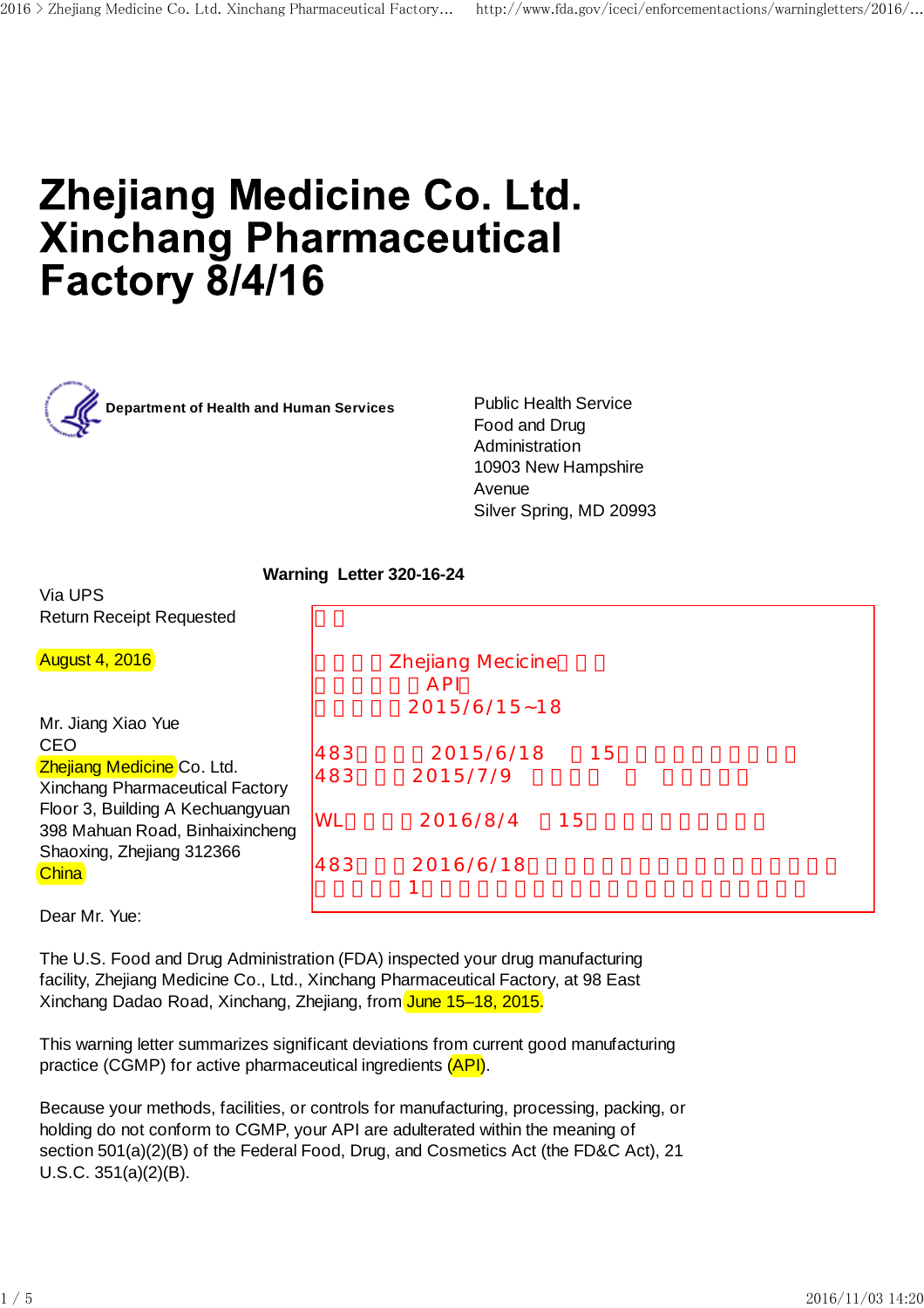We reviewed vour firm's July 8, 2015, response in detail and acknowledge receipt of your subsequent responses.

Our investigators observed specific deviations including, but not limited to, the following.

**1. Failure to have laboratory control records that include complete data derived from all tests conducted to ensure compliance with established specifications and standards.**

Your laboratory personnel conducted unofficial testing without appropriate documentation, justification, and investigation.

Our inspection found that analysts performed multiple gas chromatography (GC) analyses of (b)(4) samples for residual solvents. Analysts performed these unofficial analyses and recorded them in separate "R&D" folders before conducting the officially reported sample analyses. The original, unofficial analyses stored in separate R&D folders were not part of the official quality control records for your API, and your firm did not consider the results of these unofficial analyses to evaluate the quality of your API or make batch release decisions for numerous batches of API.

Our investigator reviewed chromatograms found in the R&D folders and noted that some displayed large unknown peaks that were not reported in the official records for the same samples. The presence of such peaks in the chromatograms may indicate the presence of unknown and uncharacterized impurities (including potential contaminants) in your drugs.

In your response, you stated that from April to July 2013 you performed "pre-trial" sample analyses for residual solvent testing of **(b)(4)** batches to check system suitability. You also stated you were not testing into compliance and attempted to attribute the unknown peaks found in your "pre-trial" sample analyses to operator error. FDA considers the use of an actual sample in test, prep, or equilibration runs as a means of disguising testing into compliance, a violation of CGMP.

### **2. Failure to exercise sufficient controls over computerized systems to prevent unauthorized access or changes to data, and failure to provide adequate controls to prevent omission of data.**

Our investigator found that your GC system used to test for residual solvents in **(b)(4)** lacked controls to prevent manipulation, data deletion, and unauthorized access. For example, operators responsible for generating CGMP records had full administrator rights to access the computers containing temporary data prior to routine transfer of the data to a server. All analysts shared a common login ID and password. Your use of universal administrator privileges and a single common login/password meant that actions could not be traced to specific individuals. Additionally, because the audit trail feature on the system's software was not configured to create a file history for all activities executed by the user during analysis, your electronic data was exposed to manipulation and/or deletion without traceability.

#### **3. Failure to record activities at the time they are performed.**

During the inspection, our investigators observed **(b)(4)** different analysts pre-dating or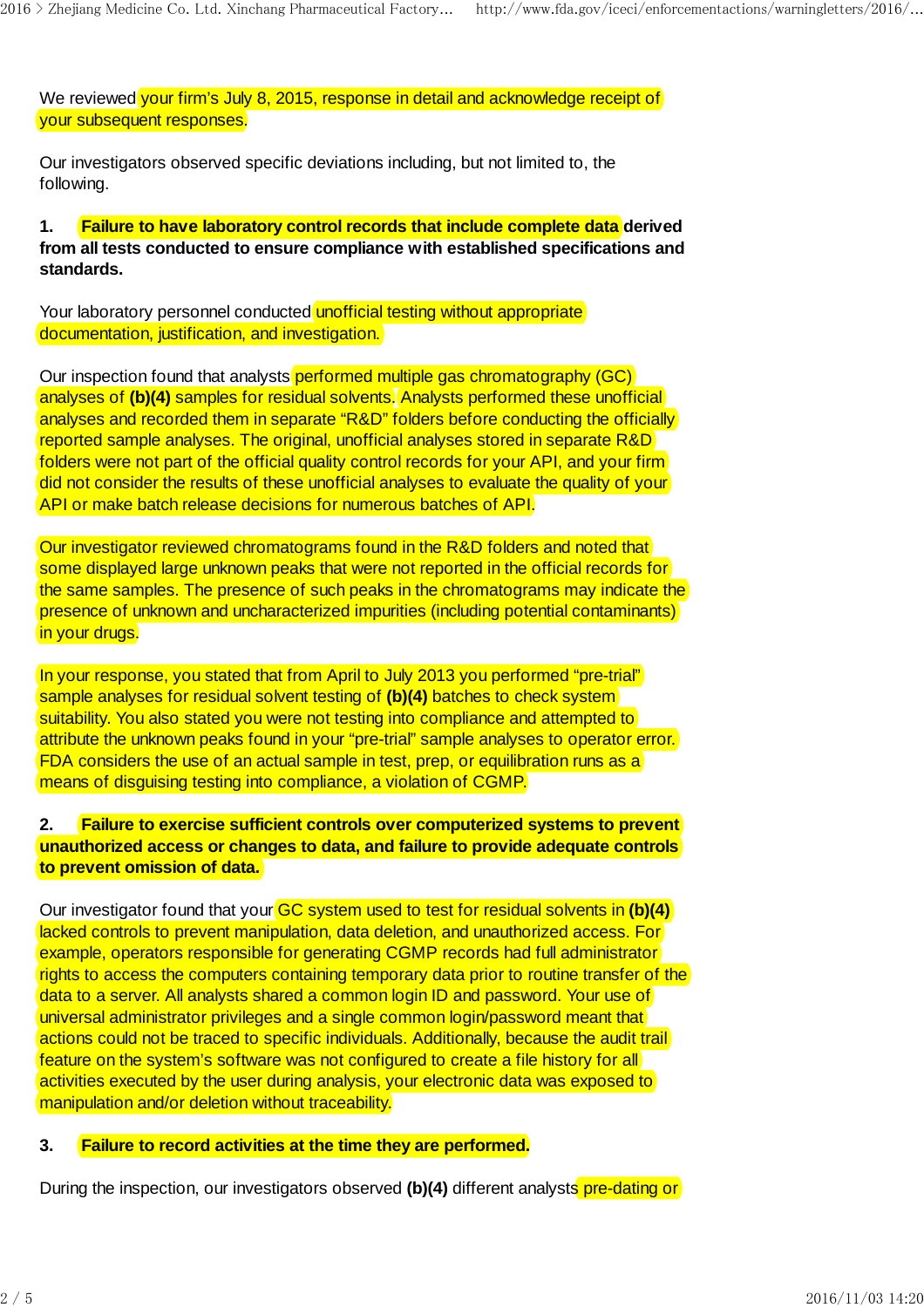backdating results in your API quality control laboratory. Analysts were observed using pre-dated laboratory worksheets to document system suitability testing for high performance liquid chromatography (HPLC) analyses for **(b)(4)** purity testing. The worksheets were dated five days before the tests that they purported to document were actually carried out. Our investigators also observed analysts signing and dating microbiological testing laboratory worksheets five days before the test results would be available and backdating laboratory worksheets for impurities and content testing by four days.

### **Data Integrity Remediation**

Your quality system does not adequately ensure the accuracy and integrity of data to support the safety, effectiveness, and quality of the drugs you manufacture. We strongly recommend that you retain a qualified consultant to assist in your remediation. In response to this letter, provide the following.

A. A comprehensive investigation into the extent of the inaccuracies in data records and reporting. Your investigation should include:

- A detailed investigation protocol and methodology; a summary of all laboratories, manufacturing operations, and systems to be covered by the assessment; and a justification for any part of your operation that you propose to exclude.
- Interviews of current and former employees to identify the nature, scope, and root cause of data inaccuracies. We recommend that these interviews be conducted by a qualified third party.
- An assessment of the extent of data integrity deficiencies at your facility. Identify omissions, alterations, deletions, record destruction, non-contemporaneous record completion, and other deficiencies. Describe all parts of your facility's operations in which you discovered data integrity lapses.
- A comprehensive retrospective evaluation of the nature of the analytical testing data integrity deficiencies. We recommend that a qualified third party with specific expertise in the area where potential breaches were identified should evaluate all data integrity lapses.

B. A current risk assessment of the potential effects of the observed failures on the quality of your drugs. Your assessment should include *analyses* of the risks to patients caused by the release of drugs affected by a lapse of data integrity and risks posed by ongoing operations.

C. A management strategy for your firm that includes the details of your global corrective action and preventive action plan. Your strategy should include:

- A detailed corrective action plan that describes how you intend to ensure the reliability and completeness of all of the data you generate, including analytical data, manufacturing records, and all data submitted to FDA.
- A comprehensive description of the root causes of your data integrity lapses, including evidence that the scope and depth of the current action plan is commensurate with the findings of the investigation and risk assessment. Indicate whether individuals responsible for data integrity lapses remain able to influence CGMP-related data at your firm. **Ostal heogetty Remediation**<br>
Your signals many process the neargy and integrity of each to<br>
Your signals many properties and five distributed integrity of each to<br>
You coommond that you terain a qualified computant burst
	- Interim measures describing the actions you have taken or will take to protect patients and to ensure the quality of your drugs, such as notifying your customers,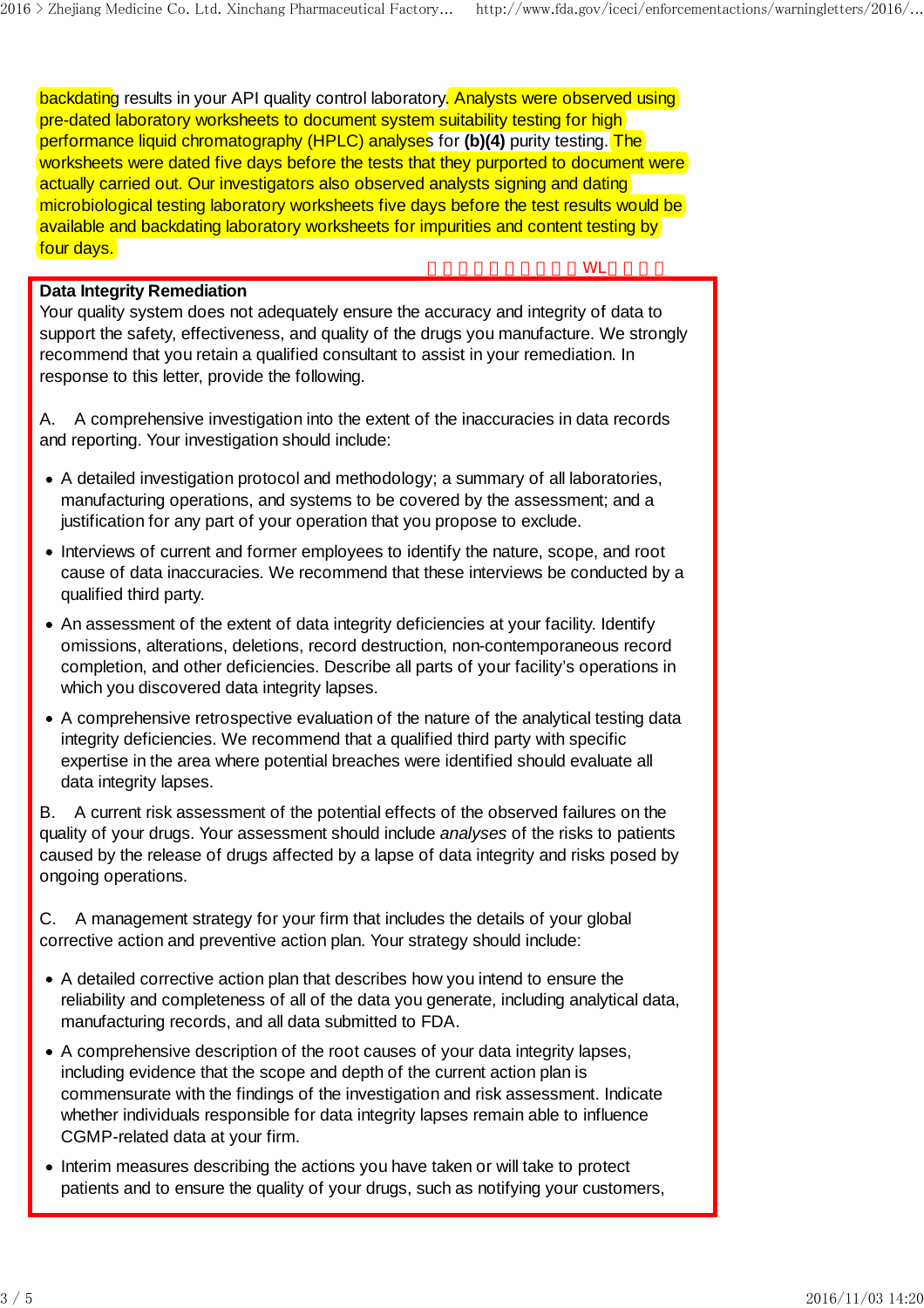recalling product, conducting additional testing, adding lots to your stability programs to assure stability, drug application actions, and enhanced complaint monitoring.

- Long-term measures describing any remediation efforts and enhancements to procedures, processes, methods, controls, systems, management oversight, and human resources (e.g., training, staffing improvements) designed to ensure the integrity of your company's data.
- A status report for any of the above activities already underway or completed.

#### **Conclusion**

Deviations cited in this letter are not intended as an all-inclusive list. You are responsible for investigating these deviations, for determining the causes, for preventing their recurrence, and for preventing other deviations.

If you are considering an action that is likely to lead to a disruption in the supply of drugs produced at your facility, FDA requests that you contact CDER's Drug Shortages Staff immediately, at drugshortages@fda.hhs.gov, so that FDA can work with you on the most effective way to bring your operations into compliance with the law. Contacting the Drug Shortages Staff also allows you to meet any obligations you may have to report discontinuances or interruptions in your drug manufacture under 21 U.S.C. 356C(b) and allows FDA to consider, as soon as possible, what actions, if any, may be needed to avoid shortages and protect the health of patients who depend on your products.

After you receive this letter, you have 15 working days to respond to this office in writing. Specify what you have done since our inspection to correct your deviations and to prevent their recurrence. If you cannot complete corrective actions within 15 days, state your completion date and reasons for delay.

Until you completely correct all deviations and we confirm your compliance with CGMP, FDA may withhold approval of any new applications or supplements listing your firm as an API manufacturer. Failure to correct these deviations may also result in FDA refusing admission of articles manufactured at Zhejiang Medicine Co., Ltd., Xinchang Pharmaceutical Factory, at 98 East Xinchang Dadao Road, Xinchang, Zhejiang, into the United States under section 801(a)(3) of the FD&C Act, 21 U.S.C. 381(a)(3). Under the same authority, articles may be subject to refusal of admission, in that the methods and controls used in their manufacture do not appear to conform to CGMP within the meaning of section 501(a)(2)(B) of the FD&C Act, 21 U.S.C. 351(a)(2)(B). Deviations clear in this letter are not interested as an alt-include list. You are responsible for investigation the obtained in the determining the causes, for preventing the fermion of the determining the causes, for pre

#### **Send your reply to:**

 Christina Alemu-Cruickshank Consumer Safety Officer U.S. Food and Drug Administration White Oak Building 51, Room 4359 10903 New Hampshire Avenue Silver Spring, MD 20993 USA

#### **Send your electronic reply to CDER-OC-OMQ-Communications@fda.hhs.gov.**

Please identify your response with FEI 3003631275.